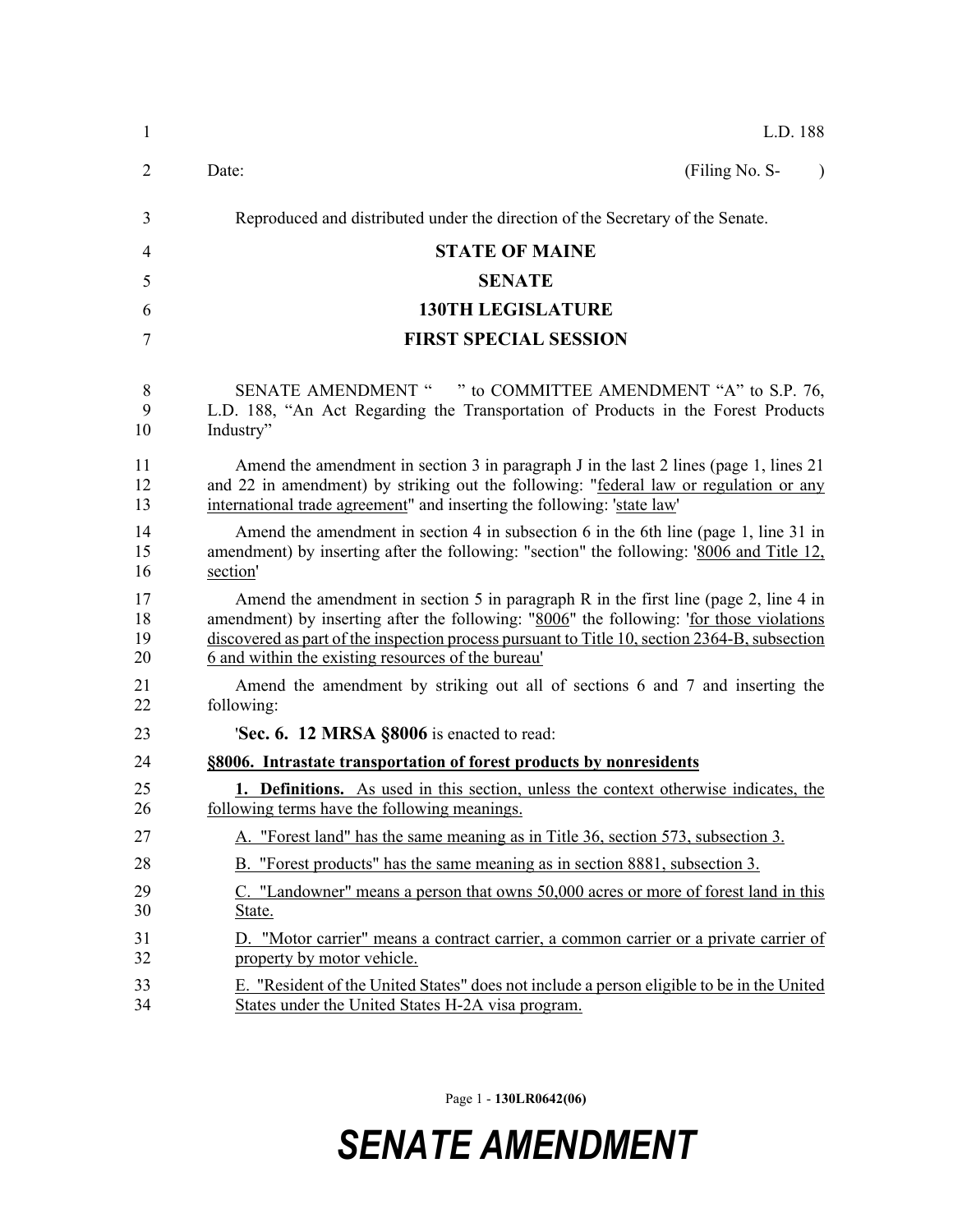1 **2. Prohibition; landowner.** A landowner may not hire, or contract with a person to 2 hire, a motor carrier to transport forest products that are harvested from the landowner's 3 land from a location in the State to another location in the State unless the motor carrier is 4 operated by a resident of the United States.

5 A landowner who violates this subsection commits a civil violation and is subject to a 6 penalty of \$1,000 for the first violation, \$10,000 for the 2nd violation and \$25,000 for the 7 3rd and any subsequent violation.

8 **3. Prohibition; motor carrier.** A motor carrier may not transport forest products that 9 are harvested from a landowner's land from a location in the State to another location in the 10 State unless the motor carrier is operated by a resident of the United States.

11 A motor carrier who violates this subsection commits a civil violation and is subject to a 12 penalty of \$1,000 for the first violation, \$2,500 for the 2nd violation and \$10,000 for the 13 3rd and any subsequent violation.

14 **4. Disposition of fines.** Notwithstanding any law to the contrary, fines collected 15 pursuant to this section may be retained by the bureau and used to assist with the 16 enforcement of this section.

17 **5. Enforcement; notification.** Violations of this section are enforced in the same 18 manner as provided in section 8307. The director shall notify the State Tax Assessor and 19 municipal property tax assessors of any violation by a landowner under this section.

20 **Sec. 7. Legislative intent.** It is the intent of the Legislature that the inspection of 21 trip tickets pursuant to the Maine Revised Statutes, Title 10, section 2364-B, subsection 6 22 and subsequent enforcement of Title 12, section 8006 by the Director of the Bureau of 23 Forestry within the Department of Agriculture, Conservation and Forestry, as required 24 pursuant to Title 12, section 8003, subsection 3, paragraph R, be done within the existing 25 resources of the bureau.'

26 Amend the amendment by relettering or renumbering any nonconsecutive Part letter or 27 section number to read consecutively.

28 **SUMMARY**

29 This amendment establishes the civil violation of intrastate transport of forest products 30 by nonresidents to prohibit the transportation of certain forest products from a location in Maine to another location in Maine unless the person doing the transporting is a resident of the United States, except that the person may not be in the United States under the federal H-2A visa program. The civil violation applies to a landowner of 50,000 acres or more of forest land in Maine that contracts with an unauthorized motor carrier and to an unauthorized motor carrier that engages in the prohibited activity. 29 30 31 32 33 34 35

36 As in the committee amendment, this amendment specifies that enforcement is the 37 responsibility of the Director of the Bureau of Forestry within the Department of 38 Agriculture, Conservation and Forestry but limits the enforcement to violations of the new 39 civil violation as part of the ticket inspection process, removes references to federal law or 40 regulation and international trade agreements and requires enforcement to be done within 41 the existing resources of the bureau. This amendment increases the amounts of the fines 42 levied against landowners who hire or contract with an unauthorized motor carrier and 43 imposes fines on unauthorized motor carriers that violate the law. This amendment allows

Page 2 - **130LR0642(06)**

## *SENATE AMENDMENT*